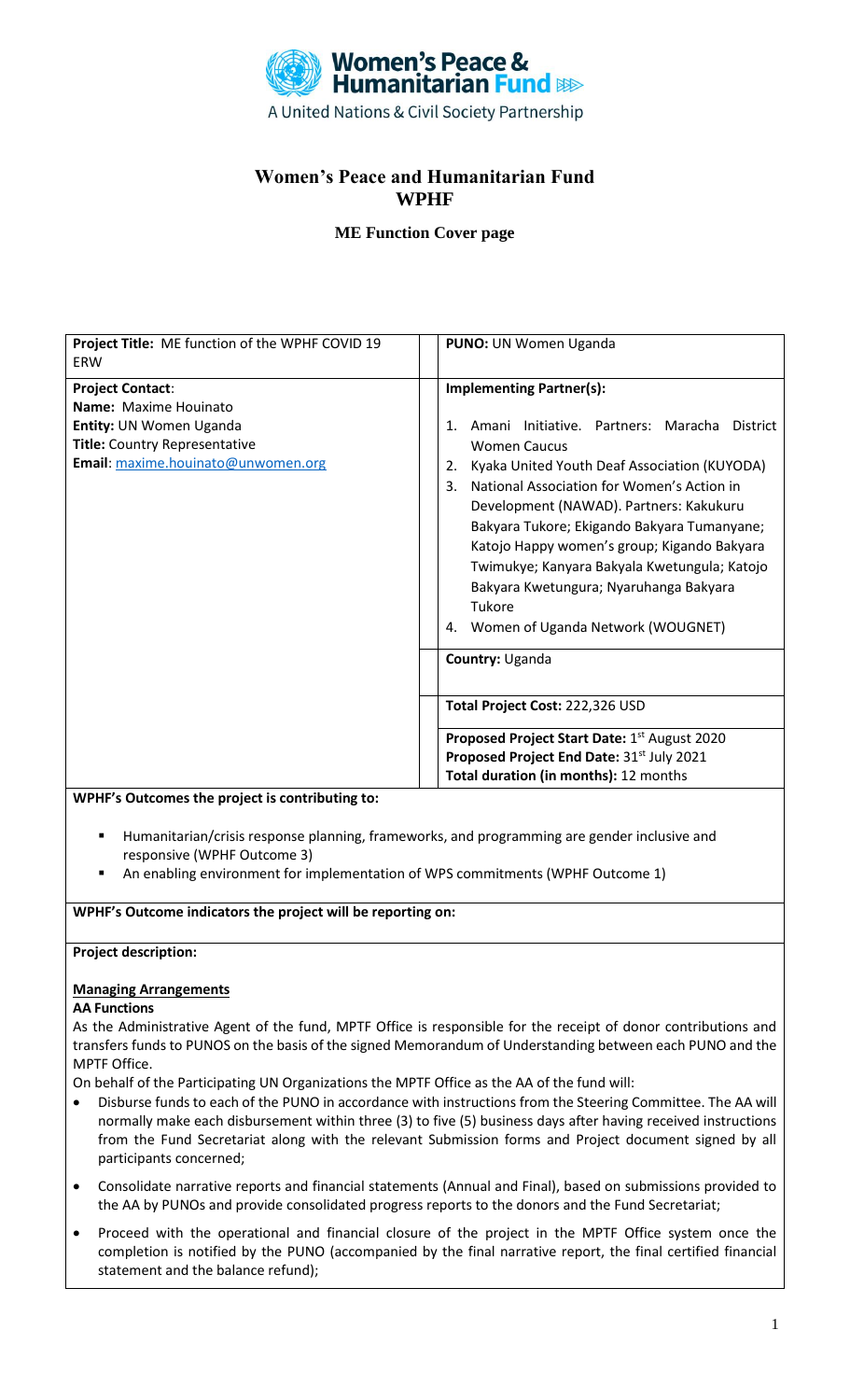

### **Women's Peace & Humanitarian Fund &**

A United Nations & Civil Society Partnership

• Disburse funds to any PUNO for any costs extension that the Fund Secretariat may decide in accordance with the fund rules & regulations.

#### **Role of the ME**

UN Women, as the Management Entity for Civil Society Organizations, will assume full programmatic and financial accountability for the funds disbursed to them by the Administrative Agent. Such funds will be administered by UN Women in accordance with its own regulations, rules, directives and procedures.

UN Women will provide the Administrative Agent and the Global technical Secretariat with:

- a) Annual narrative progress reports, to be provided within a maximum of three months of the end of the calendar year (by 31 March).
- b) A final narrative report at the end of the project's activities, to be provided within a maximum of three months of the end of the year (by 31 March). The final report provides a summary of the results and achievements compared with the Fund's aims and objectives.

UN Women will also provide the AA with the following financial statements and reports prepared in accordance with the accounting and reporting procedures applicable to the concerned

(a) Annual financial report as of 31 December with respect to the funds disbursed to it from the Fund Account no later than four (4) months (30 April) after the end of the calendar year;

(b) Certified final financial statements and final financial reports after the completion of the activities in the approved programmatic document, including the final year of the activities in the approved programmatic document to be provided no later than five (5) months (31 May) after the end of the calendar year in which the financial closure of the activities in the approved programmatic document occurs

In its role as the UN Management Entity, UN Women will ensure monitoring, evaluation and audits of the project in line with its rules and regulations and with the provisions comprised in the Project Cooperation Agreement signed between UN Women and the CSO. It will also provide technical support and capacity building to the CSO to facilitate the achievement of results.

#### **Role of partner CSO**

The CSO will be responsible for quality, results oriented and timely implementation of the project. Any change in the project activities must be done in close consultation with and after approval from the Management Entity. The CSO provides UN Women quarterly narrative and financial reports, using UN Women's reporting templates. The CSO will also provide annual and final narrative reports, no later than two months after the end of the calendar year (by 28 February).

The CSO will ensure full participation in the initiatives launched by the Management Entity or the Global Secretariat, linked to monitoring, evaluation, knowledge management and/or communications. CSOs will inform UN Women of any public activity related to the project at least two weeks in advance.

#### **Public Disclosure**

The Fund Secretariat and Administrative Agent will ensure that operations of the fund are publicly disclosed on the Administrative Agent's website (http://mptf.undp.org).

| <b>PUNO</b>                                      |  |  |
|--------------------------------------------------|--|--|
| <i>Name of <math>PUNO1</math>:</i> UN Women      |  |  |
| Name of PUNO Representative: Dr. Maxime Houinato |  |  |
| Title: Country Representative                    |  |  |
| Signature:<br>Date & Seal: $30^{th}$ July 2020   |  |  |

<sup>&</sup>lt;sup>1</sup> In the case of a CSO submitting a proposal, the PUNO is the Management Entity